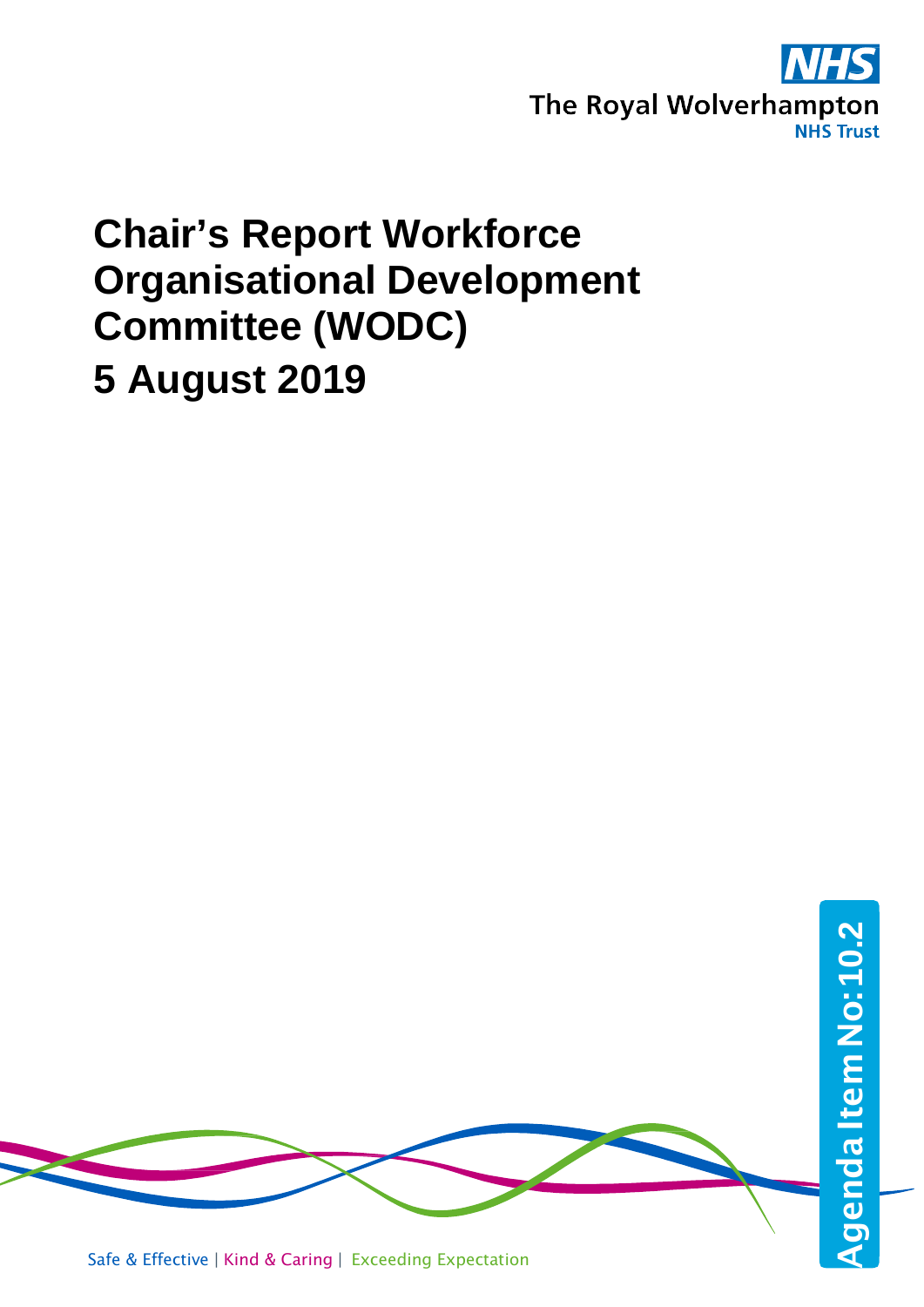The Royal Wolverhampton **NHS**<br>NHS Trust



| <b>WOD CHAIRMAN'S SUMMARY REPORT</b>                           |                                                                                                                                                                                                                                                                                                                                                                                                                                                                                                                                        |  |  |  |
|----------------------------------------------------------------|----------------------------------------------------------------------------------------------------------------------------------------------------------------------------------------------------------------------------------------------------------------------------------------------------------------------------------------------------------------------------------------------------------------------------------------------------------------------------------------------------------------------------------------|--|--|--|
| <b>Meeting Date:</b>                                           | $5^{th}$ Aug 2019                                                                                                                                                                                                                                                                                                                                                                                                                                                                                                                      |  |  |  |
| Title:                                                         | Workforce & Organisational Development (WOD) Committee - Chairman's Summary<br>Report from 28 Jun 2019                                                                                                                                                                                                                                                                                                                                                                                                                                 |  |  |  |
| <b>Executive</b><br><b>Summary:</b>                            | This report provided a chairman's summary of WOD and the key areas of discussion<br>covered are as follows:<br><b>Communications Strategy</b><br>$\bullet$<br>Interim NHS People Plan<br>٠<br><b>Workforce Planning</b><br>$\bullet$<br><b>Exec Workforce Report</b><br>$\bullet$<br>WOD ToRs and Work plan<br>$\bullet$<br>Workforce safeguards and Role Development<br>Education & Training Report/Apprentice Deep Dive<br>Model hospital<br>$\bullet$<br><b>Sickness Absence</b><br><b>Working Age</b><br><b>Review of BAF Risk</b> |  |  |  |
| <b>Action</b><br><b>Requested:</b>                             | Receive and note                                                                                                                                                                                                                                                                                                                                                                                                                                                                                                                       |  |  |  |
| For the attention<br>of the Board                              |                                                                                                                                                                                                                                                                                                                                                                                                                                                                                                                                        |  |  |  |
| <b>Advise</b>                                                  | Advise                                                                                                                                                                                                                                                                                                                                                                                                                                                                                                                                 |  |  |  |
| <b>Author + Contact</b><br><b>Details:</b>                     | Alan Duffell - Director of Workforce<br>Junior Hemans - Committee Chair                                                                                                                                                                                                                                                                                                                                                                                                                                                                |  |  |  |
| <b>Links to Trust</b><br><b>Strategic</b><br><b>Objectives</b> | 4. Attract, retain and develop our staff, and improve employee engagement<br>6. Be in the top 25% of all key performance indicators                                                                                                                                                                                                                                                                                                                                                                                                    |  |  |  |
| <b>Resource</b><br><b>Implications:</b>                        | N/A                                                                                                                                                                                                                                                                                                                                                                                                                                                                                                                                    |  |  |  |
| <b>CQC Domains</b>                                             | Well-led: the leadership, management and governance of the organisation make sure it's providing<br>high-quality care that's based around individual needs, that it encourages learning and innovation, and<br>that it promotes an open and fair culture.                                                                                                                                                                                                                                                                              |  |  |  |
| <b>Equality and</b><br><b>Diversity Impact</b>                 |                                                                                                                                                                                                                                                                                                                                                                                                                                                                                                                                        |  |  |  |
| <b>Risks: BAF/TRR</b>                                          | SR <sub>1</sub>                                                                                                                                                                                                                                                                                                                                                                                                                                                                                                                        |  |  |  |
| <b>Risk: Appetite</b>                                          | No change                                                                                                                                                                                                                                                                                                                                                                                                                                                                                                                              |  |  |  |
| <b>Public or Private:</b>                                      | Public                                                                                                                                                                                                                                                                                                                                                                                                                                                                                                                                 |  |  |  |
| <b>Other formal</b>                                            | <b>Board Committee</b>                                                                                                                                                                                                                                                                                                                                                                                                                                                                                                                 |  |  |  |
| bodies involved:                                               |                                                                                                                                                                                                                                                                                                                                                                                                                                                                                                                                        |  |  |  |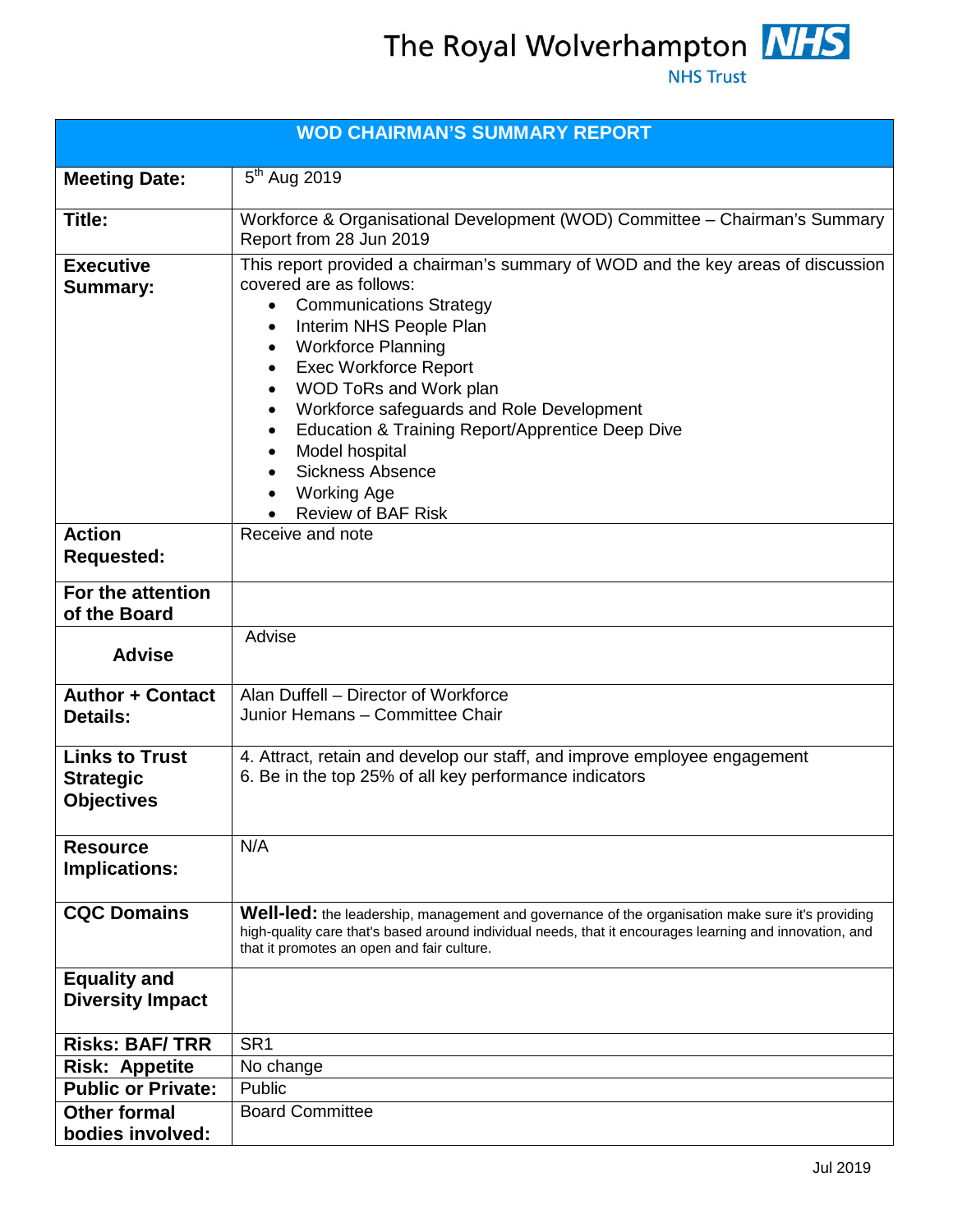## The Royal Wolverhampton **NHS**<br>NHS Trust

| <b>References</b>    | N/A                                                                  |  |  |  |  |
|----------------------|----------------------------------------------------------------------|--|--|--|--|
| <b>NHS</b>           | In determining this matter, the Board should have regard to the Core |  |  |  |  |
| <b>Constitution:</b> | principles contained in the Constitution of:                         |  |  |  |  |
|                      | Equality of treatment and access to services                         |  |  |  |  |
|                      | High standards of excellence and professionalism                     |  |  |  |  |
|                      | Service user preferences                                             |  |  |  |  |
|                      | Cross community working                                              |  |  |  |  |
|                      | <b>Best Value</b>                                                    |  |  |  |  |
|                      | Accountability through local influence and scrutiny                  |  |  |  |  |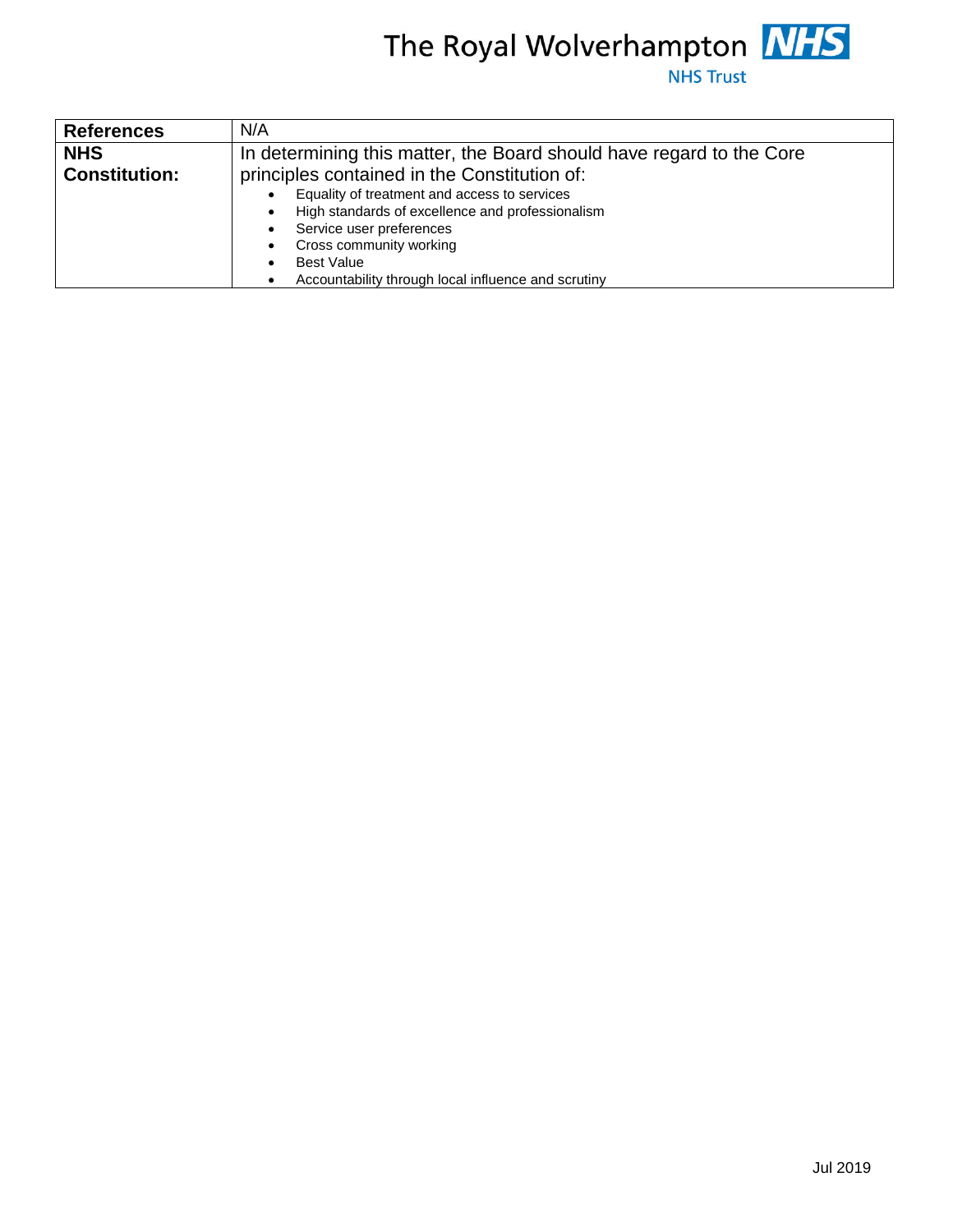

## **Workforce & OD Committee – 28 June 2019 Summary Report**

| <b>Assurance level</b> | Color to use in 'Assurance level*' column below                                                                                                                                                                                           |
|------------------------|-------------------------------------------------------------------------------------------------------------------------------------------------------------------------------------------------------------------------------------------|
| Not assured            | Red - there are significant gaps in assurance and we are not assured as to the<br>adequacy of current action plans<br>If red, commentary is needed in "Next Actions" to indicate what further is steps<br>are required to address the gap |
| Partially assured      | Amber - there are gaps in assurance but we are assured appropriate action<br>plans are in place to address these                                                                                                                          |
| Assured                | Green – there are no gaps in assurance                                                                                                                                                                                                    |

| <b>Key issue</b>                | <b>Assurance</b><br>level* | <b>Committee update</b>                                                                                                                                                                                                                                                                           | <b>Next action(s)</b>                                                                                                                                           | <b>Timescale</b> |
|---------------------------------|----------------------------|---------------------------------------------------------------------------------------------------------------------------------------------------------------------------------------------------------------------------------------------------------------------------------------------------|-----------------------------------------------------------------------------------------------------------------------------------------------------------------|------------------|
| Communications<br>Strategy      | Green                      | The committee<br>supported not having a<br>specific communications<br>strategy, however it was<br>agreed to have a 2 year<br>plan                                                                                                                                                                 | A two year direction of<br>travel paper to come<br>back to the next WOD.                                                                                        | Aug 2019         |
| Interim NHS People<br>Plan      | Green                      | A summary of the key<br>aspects of the IPP were<br>discussed                                                                                                                                                                                                                                      |                                                                                                                                                                 |                  |
| <b>Workforce Planning</b>       | Green                      | Linked to the discussion<br>on the IPP, the<br>committee was updated<br>on the BC STP work<br>being undertaken with<br>respect to system<br>workforce planning.<br>However, it was<br>recognised that the<br>workforce needs also<br>need to be balanced<br>against the financial<br>limitations. |                                                                                                                                                                 |                  |
| <b>Exec Workforce</b><br>Report | <b>Amber</b>               | The committee reviewed<br>and discussed key<br>aspects of the workforce<br>report. The discussion                                                                                                                                                                                                 | Circulate the recently<br>established leadership<br>competencies.                                                                                               | Aug 2019         |
|                                 |                            | focused on the following<br>areas:<br>Leadership<br>$\bullet$<br>competencies<br>Medical bank supply<br>$\bullet$<br>Bank fill & unfilled<br>rates                                                                                                                                                | Additional information<br>to be provided about<br>bank fill and unfilled<br>rates, specifically in<br>relation to medical,<br>surgical and<br>community nursing | Oct 2019         |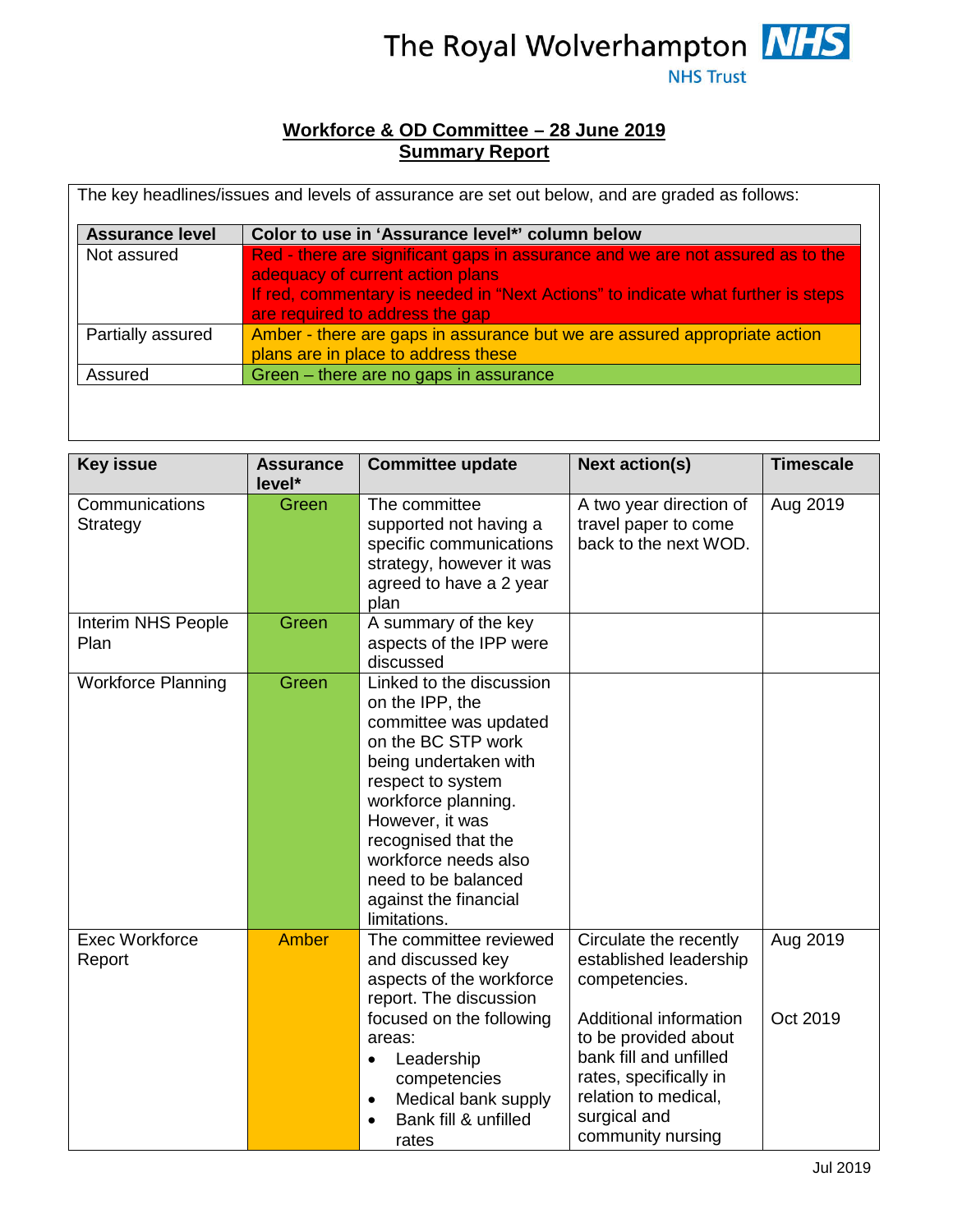

The Royal Wolverhampton **NHS** 

| <b>Key issue</b>                                                  | <b>Assurance</b><br>level* | <b>Committee update</b>                                                                                                                                                                                                                                                 | <b>Next action(s)</b>                                                                                                                                                                            | <b>Timescale</b> |
|-------------------------------------------------------------------|----------------------------|-------------------------------------------------------------------------------------------------------------------------------------------------------------------------------------------------------------------------------------------------------------------------|--------------------------------------------------------------------------------------------------------------------------------------------------------------------------------------------------|------------------|
|                                                                   |                            | Job planning project<br>$\bullet$<br>& other workforce<br>information systems                                                                                                                                                                                           |                                                                                                                                                                                                  |                  |
| <b>WOD ToRs and</b><br>Work plan                                  | Green                      | The revised ToRs and<br>work plan were<br>supported                                                                                                                                                                                                                     |                                                                                                                                                                                                  |                  |
| Workforce<br>safeguards and Role<br>Development                   | <b>Amber</b>               | The committee reviewed<br>and supported the<br>governance framework<br>and the ToRs for the<br>Role Development<br>Steering Group.<br>There was significant<br>discussion with respect<br>to individuals working at<br>top of license and<br>professional registration. | It was requested that<br>the Dep MD and<br><b>Associate Chief Nurse</b><br>provide a briefing on<br>the responsibilities and<br>safeguards where<br>new/expanded roles<br>were being introduced. | Aug 2019         |
| <b>Education &amp; Training</b><br>Report/Apprentice<br>Deep Dive | Green                      | The committee reviewed<br>the progress of education<br>and training, including<br>induction and mandatory<br>training, along with a<br>specific deep dive into<br>the progress of the<br>apprentice programme.                                                          |                                                                                                                                                                                                  |                  |
| Model hospital                                                    | Green                      | The workforce elements<br>of the Model Hospital<br>were reviewed by the<br>committee                                                                                                                                                                                    |                                                                                                                                                                                                  |                  |
| <b>Sickness Absence</b>                                           | Green                      | A sickness absence<br>report was presented<br>along with a specific<br>deep dive into the<br>estates and facilities<br>division. The committee<br>was given assurance on<br>the progress of the<br>various action plans.                                                |                                                                                                                                                                                                  |                  |
| <b>Working Age</b>                                                | Amber                      | Linked to the previous<br>item, the committee<br>explored the implications<br>of a higher a retirement<br>age and therefore a<br>longer working age. The<br>committee was informed<br>of some national work<br>that had been<br>undertaken with the<br>'Working Longer  | It was agreed that a<br><b>Trust assessment</b><br>should be undertaken,<br>linked to the national<br>working longer review<br>and to come back to a<br>future WOD meeting.                      | Oct 2019         |